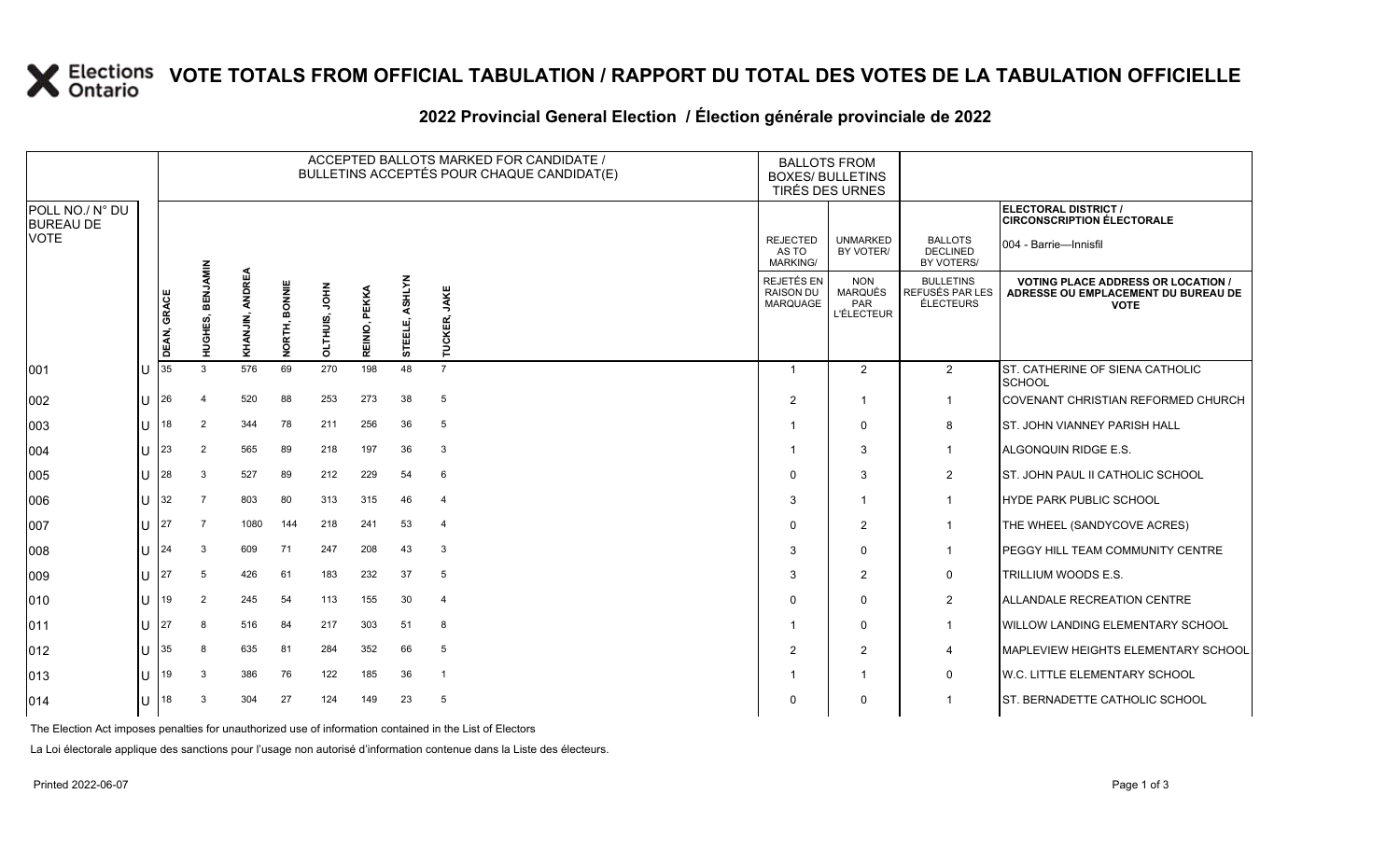# **X** Elections VOTE TOTALS FROM OFFICIAL TABULATION / RAPPORT DU TOTAL DES VOTES DE LA TABULATION OFFICIELLE

### **2022 Provincial General Election / Élection générale provinciale de 2022**

|                                     |     | ACCEPTED BALLOTS MARKED FOR CANDIDATE /<br>BULLETINS ACCEPTÉS POUR CHAQUE CANDIDAT(E) |                         |                 |                |               |                |                          |                                   |  | <b>BALLOTS FROM</b><br><b>BOXES/ BULLETINS</b><br>TIRÉS DES URNES |                                                                 |                                                  |                                                                                                 |
|-------------------------------------|-----|---------------------------------------------------------------------------------------|-------------------------|-----------------|----------------|---------------|----------------|--------------------------|-----------------------------------|--|-------------------------------------------------------------------|-----------------------------------------------------------------|--------------------------------------------------|-------------------------------------------------------------------------------------------------|
| POLL NO./ N° DU<br><b>BUREAU DE</b> |     |                                                                                       |                         |                 |                |               |                |                          |                                   |  |                                                                   |                                                                 |                                                  | ELECTORAL DISTRICT /<br><b>CIRCONSCRIPTION ÉLECTORALE</b>                                       |
| <b>VOTE</b>                         |     |                                                                                       |                         |                 |                |               |                |                          |                                   |  | <b>REJECTED</b><br>AS TO<br><b>MARKING/</b>                       | <b>UNMARKED</b><br>BY VOTER/                                    | <b>BALLOTS</b><br><b>DECLINED</b><br>BY VOTERS/  | 004 - Barrie—Innisfil                                                                           |
|                                     |     | DEAN, GRACE                                                                           | <b>HUGHES, BENJAMIN</b> | KHANJIN, ANDREA | NORTH, BONNIE  | OLTHUIS, JOHN | REINIO, PEKKA  | <b>ASHLYN</b><br>STEELE, | JAKE<br>TUCKER,                   |  | REJETÉS EN<br><b>RAISON DU</b><br><b>MARQUAGE</b>                 | <b>NON</b><br><b>MARQUÉS</b><br><b>PAR</b><br><b>L'ÉLECTEUR</b> | <b>BULLETINS</b><br>REFUSÉS PAR LES<br>ÉLECTEURS | <b>VOTING PLACE ADDRESS OR LOCATION /</b><br>ADRESSE OU EMPLACEMENT DU BUREAU DE<br><b>VOTE</b> |
| $ 015\rangle$                       | lU. | 36                                                                                    | $\Omega$                | 596             | 75             | 147           | 140            | 59                       | 3                                 |  | $\overline{1}$                                                    | $\overline{1}$                                                  | 2                                                | COOKSTOWN LIBRARY AND COMM. CTR.                                                                |
| 016                                 | ΙU  | 34                                                                                    | 6                       | 564             | 63             | 145           | 208            | 49                       | $\overline{4}$                    |  | $\overline{\mathbf{1}}$                                           | -1                                                              | $\mathsf{O}$                                     | STROUD INNISFIL COMMUNITY CENTRE                                                                |
| $ 017\rangle$                       | lU  | 25                                                                                    | 6                       | 418             | 42             | 110           | 156            | 51                       | $\overline{4}$                    |  | 2                                                                 | -1                                                              | $\mathbf 0$                                      | <b>INNISFIL TOWN HALL</b>                                                                       |
| 018                                 | lu- | $\begin{array}{c} 35 \end{array}$                                                     | 7                       | 620             | 81             | 126           | 245            | 48                       | $\overline{4}$                    |  |                                                                   | $\overline{2}$                                                  | 2                                                | HOLY CROSS CATHOLIC SCHOOL                                                                      |
| $ 019\rangle$                       | lu  | 47                                                                                    |                         | 680             | 81             | 165           | 235            | 70                       | $\overline{4}$                    |  | $\Omega$                                                          | $\overline{2}$                                                  | $\mathbf 0$                                      | ST. FRANCIS OF ASSISI CATHOLIC SCHOOL                                                           |
| $ 020\rangle$                       | lu  | 18                                                                                    | 5                       | 729             | 78             | 179           | 214            | 63                       | $\overline{2}$                    |  |                                                                   | $\overline{1}$                                                  | $\overline{2}$                                   | LAKE SIMCOE PUBLIC SCHOOL                                                                       |
| 021                                 | Iυ  | 28                                                                                    |                         | 614             | 70             | 136           | 177            | 29                       | $\overline{7}$                    |  | $\overline{2}$                                                    | $\overline{2}$                                                  | $\mathbf 1$                                      | CHURCHILL COMMUNITY CENTRE                                                                      |
| 400                                 | lu  | 3                                                                                     | $\Omega$                | 54              | 15             | 29            | 20             | $\mathbf 0$              | $\overline{1}$                    |  | $\overline{\mathbf{1}}$                                           | $\mathbf{0}$                                                    | $\mathsf{O}$                                     | THE TERRACES AT HERITAGE SQUARE                                                                 |
| 401                                 | lu  | 12                                                                                    |                         | 145             | 20             | 42            | 16             | $\overline{4}$           | $\mathbf 0$                       |  |                                                                   | $\Omega$                                                        | $\mathbf 0$                                      | <b>TOLLENDALE VILLAGE</b>                                                                       |
| 700                                 | lU  | COMBINED WITH 701 / COMBINÉ À 701                                                     |                         |                 |                |               |                |                          |                                   |  |                                                                   |                                                                 |                                                  |                                                                                                 |
| 701                                 | lu  | $\overline{4}$                                                                        |                         | 64              | $\overline{7}$ | 32            | $\overline{7}$ | $\mathbf 0$              | 3                                 |  | $\Omega$                                                          | 20                                                              |                                                  | HERITAGE PLACE (I.O.O.F.)                                                                       |
| 702                                 | lU  |                                                                                       |                         |                 |                |               |                |                          | COMBINED WITH 704 / COMBINÉ À 704 |  |                                                                   |                                                                 |                                                  |                                                                                                 |
| 703                                 |     |                                                                                       |                         |                 |                |               |                |                          | COMBINED WITH 708 / COMBINÉ À 708 |  |                                                                   |                                                                 |                                                  |                                                                                                 |
| 704                                 | lθ  |                                                                                       |                         | 25              | -5             | 12            |                | $\Omega$                 |                                   |  | $\mathbf 0$                                                       | 0                                                               | $\overline{2}$                                   | <b>LIVITA BARRINGTON RETIREMENT</b><br><b>RESIDENCE</b>                                         |

The Election Act imposes penalties for unauthorized use of information contained in the List of Electors

La Loi électorale applique des sanctions pour l'usage non autorisé d'information contenue dans la Liste des électeurs.